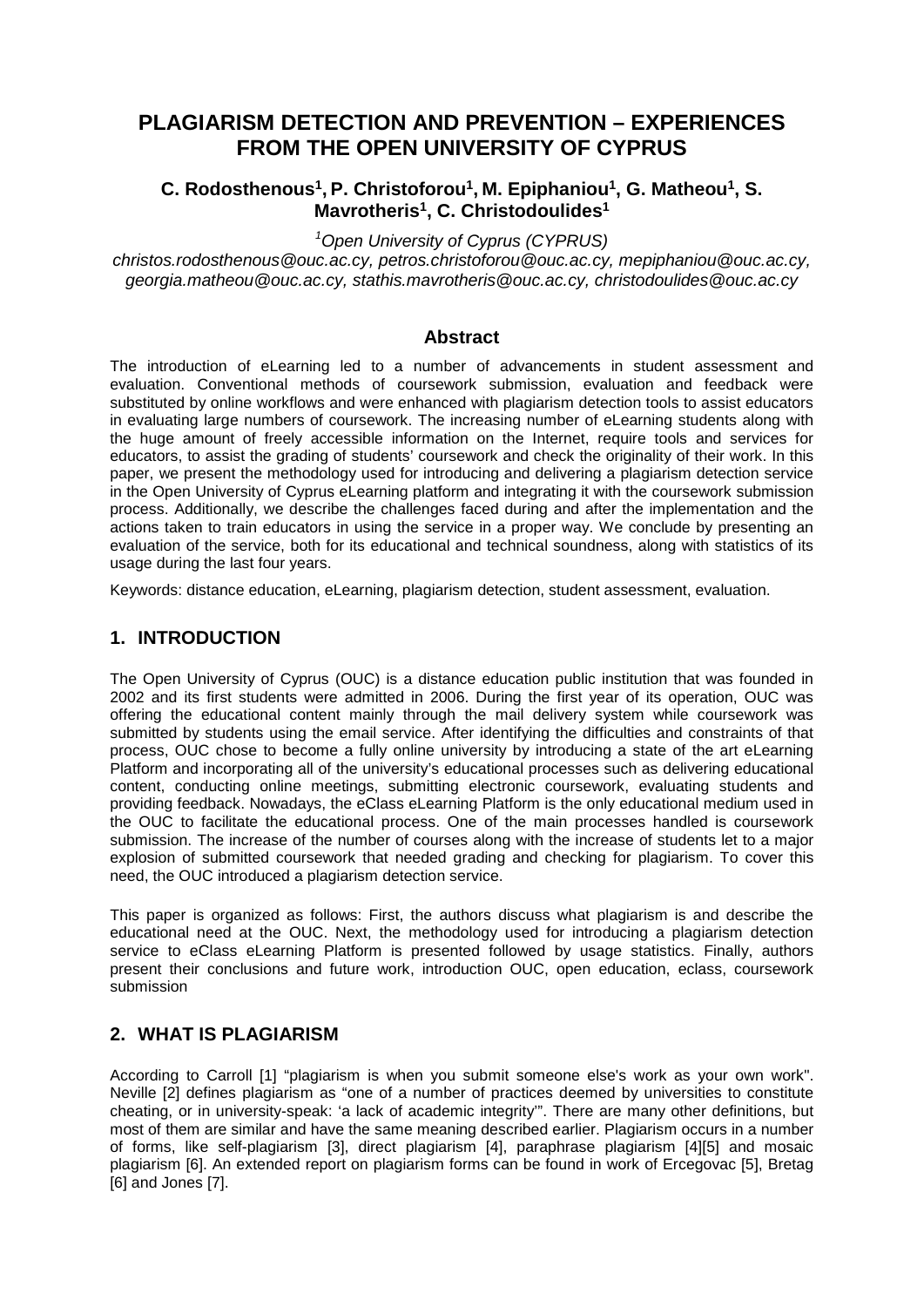There is also numerous bibliography related to the factors that lead to plagiarism. In a recent work of Dennis [8], the authors concluded that the first reason for students' cheating is the inability to do the coursework, followed by lack of time and difficulty to keep up. According to Wilkinson [9], some of the most common reasons for plagiarism are that students do not manage their time correctly, they do not understand the rules of referring and they have easy access to internet sources.

During the last decade, a number of plagiarism detection tools were developed to help students and educators to online check the originality of coursework by comparing it to a centralized database of uploaded papers and online sources. According to Vie [10], there is a discussion that these tools cannot be used to offer a complete solution to the academic problem of plagiarism, since they are not always very reliable detecting plagiarism.

## **3. EDUCATIONAL NEED**

In each Academic Year, the OUC offers a number of Programmes of Study. Each of these has a number of courses, both mandatory and optional, for students to enrol in. A course consists of one or more groups, depending on the number of students enrolled in. Each group has an educator and can have up to 25 students. The educator is responsible for students' tutoring, counselling and for providing feedback on their coursework and academic progress. The OUC's educational methodology states that written coursework is a basic component of students' evaluation and a prerequisite for successful completion of each course [11]. Coursework in the form of assignments counts for up to 50% of every course's final grade. An average grade of 50% in all mandatory coursework is required for every student to be qualified to attend the final examination.

For these reasons, OUC's educators were always very concerned about the quality and originality of submitted coursework. During the first three years of the OUC's operation, the plagiarism check was done 'by hand'. Each educator was checking coursework submitted by its students, using available course material, search engines and free anti-plagiarism tools. During that period, the number of students and educators grew rapidly. In addition, a number of incidents occurred, where students were copying students' coursework from previous years. More specifically, students belonging to different groups of the same course were submitting near identical assignments and educators could not identify this form of plagiarism since they did not have access to that group. There were also numerous reports on online services who offered "OUC's assignment services", that allowed students to get assignments prepared by others against a fee.

Manual checking of student's coursework became almost impossible. Educators needed access to coursework submitted in previous years and access to all groups' coursework within the same course in order to be able to check for possible plagiarism. The university also needed a way to ensure that all educators were actually checking coursework against plagiarism. It was obvious to everyone involved in the educational process that an automated plagiarism detection service was a good option for plagiarism prevention and detection, a service that would automatically provide the information needed for an educator to decide whether a student's coursework is original or not.

For handling severe cases of plagiarism, the Student Matters Disciplinary Committee is the responsible body. Members of that body are responsible for verifying the findings of educators and provide the necessary penalties to the students. Plagiarism of any form is not tolerated at the OUC and the measures taken against the students doing so are severe.

# **4. DEPLOYING A PLAGIARISM DETECTION SERVICE**

The deployment of a plagiarism detection service is a multistep process, since it involves a series of prerequisites and checks that need to be completed for the service to be deployed in the eClass eLearning Platform. As reported in [12], deploying a new service comprises of four phases: the initiation phase, the requirements analysis phase, the service deployment and integration phase and the evaluation phase.

### *4.1. Initiation phase*

In 2010, the OUC's eLearning team and a number of faculty members identified the need for a service that could aid educators in checking students' coursework and thesis submissions for plagiarism. A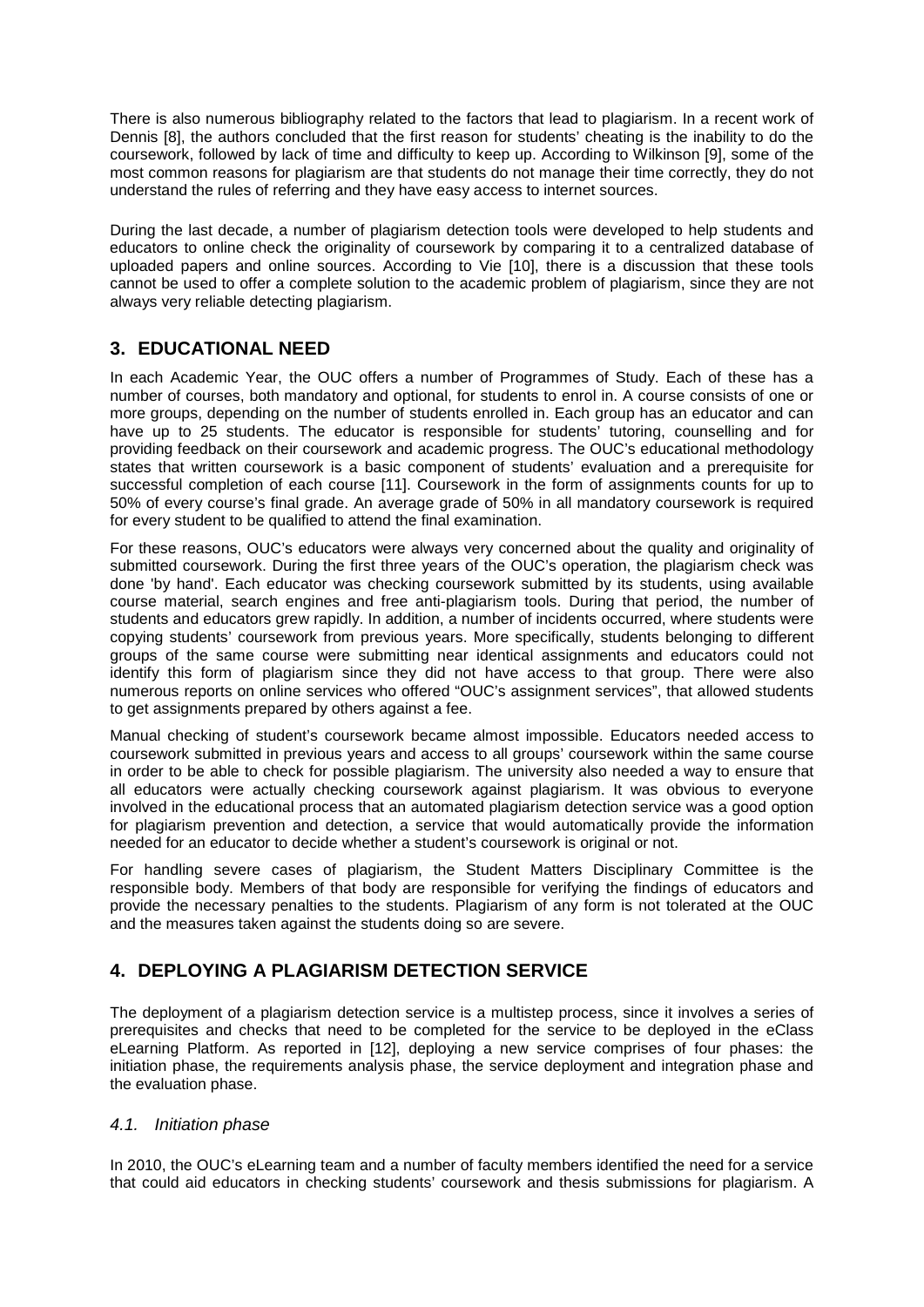feasibility study was prepared that included factors like the tech infrastructure needed, the relevance to the educational methodology model followed in the organization, rough estimations of human resources needs, budget and of course the ability to integrate the service to the coursework submission process followed by students through the eClass eLearning Platform. Case studies from other Universities, mostly in Europe and the United States of America, where also reviewed, and a number of cases were identified that could be used as best practices.

The above were documented in the service initiation report. This report was then forwarded to the university's administrative board for approval. The approval of the document marked the initiation of the second phase, where a project team was appointed to gather the service requirements.

#### *4.2. Requirements analysis phase*

The project team proceeded with conducting interviews of the stakeholders. These interviews included both the faculty members and the Academic Affairs Committee. The outcome, was the need for a service that could assist the academic staff in detecting similarities in coursework from the internet, previously submitted coursework, books, academic articles and journals from various publishers and translated text. A number of academics also suggested a service for detecting source code plagiarism and for allowing students to check their coursework for plagiarism before submitting it for evaluation.

A number of technical requirements were also identified; like the need for a web service that did not require local installation on educators' devices, support for all the popular file formats used in coursework submission like word processor documents, portable document format etc., support for both Greek and English language content in files and finally security and privacy settings for secure coursework submission.

The project team prepared the requirement analysis documents, which included the needs described previously and launched an RFI (Request for Information) procedure for identifying available solutions. This procedure succeeded in involving a number of service providers who gave feedback on the requirements and proposed possible solutions that supported these. From the responses, the project team understood that Greek language support was a major obstacle, since most services did not support proper checking of documents with Greek content. In addition, the majority of the service providers only offered their system with a SaaS model [13]. This fact required extra precautions to verify that the OUC will be the Intellectual Property Rights (IPR) holder and that content will be securely stored on the service provider's infrastructure.

The project team proceeded with a thorough investigation of the methods used by the plagiarism detection service to integrate with eClass eLearning Platform. This resulted to a number of requirements like:

- 1. Service providers must have a plugin that will be added to the current coursework submission plugin of the eClass eLearning Platform and not substitute the default one with a new one.
- 2. Integration with the eClass eLearning Platform must allow educators to view a percentage of the plagiarized text detected in the gradebook for easy checking.
- 3. Students must be presented with a message before submitting, notifying them that their coursework will be checked for plagiarism automatically.
- 4. The total amount of time needed for the service to return results must not exceed 48 hours.

The eLearning team requested a demo of each service, so that the effectiveness and functionality could be checked in detail.

#### *4.3. Testing and demonstration*

For the tests, three major plagiarism detection service providers were used and were integrated to the test environment of the eClass eLearning Platform. In addition, a number of assignments were uploaded to populate the plagiarism detection database. For the tests to be conducted properly, test datasets were created with documents that included: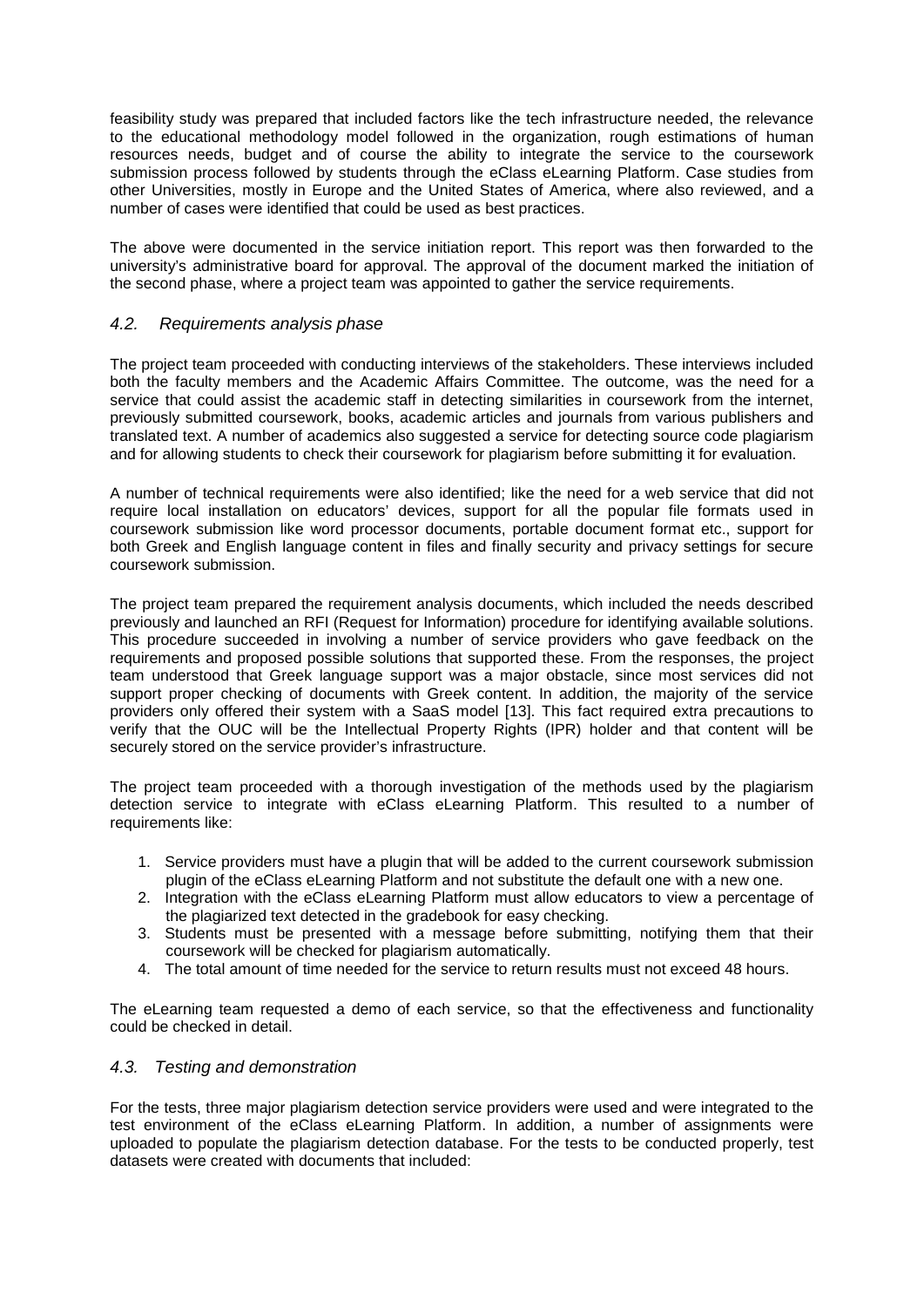- T1: content from English and Greek news sites
- T2: content from open repositories with thesis and dissertations in Greek language
- T3: content from the OUC's institutional repository<sup>[1](#page-3-0)</sup>
- T4: content from assignments added to the plagiarism detection database
- T5: content from publishers that the OUC has access to
- T6: content from books used for teaching in OUC courses
- T7: source-code from sites with examples (e.g., Microsoft Developer Network, php.net, etc.)

Each test dataset was uploaded in the test environment and the results of the detection process were documented and presented in the table below.

|  | Table 1 - Comparison of Plagiarism Detection Services |  |  |  |  |
|--|-------------------------------------------------------|--|--|--|--|
|--|-------------------------------------------------------|--|--|--|--|

|                                                   | T1 T2 T3 T4 T5 T6 T7 |  |  |  |
|---------------------------------------------------|----------------------|--|--|--|
| Ephorus <sup>2</sup> 56% 47% 85% 90% 46% 35% 48%  |                      |  |  |  |
| Turnitin <sup>3</sup> 88% 63% 79% 92% 61% 53% 37% |                      |  |  |  |

From the three services tested, only two were able to properly display the results of plagiarized parts of the document in the Greek language. From these two services, only one could be integrated with the eClass eLearning Platform using the default assignment plugin. For that service, the results for the detection of plagiarized text from the seven areas presented were good, except from the detection of content from publishers and teaching books. After further investigation, the poor results were justified since most publishers had their content available in formats that could not be directly accessible from the service indexing engine and most of the content indexed was in English language.

During the tests, a number of cases were detected, where the plagiarism service could not provide proper results. These cases included translated text, text in pictures or video, source-code and proper source citations. Translated text is really an issue for plagiarism detection services, since there is not an accurate one-to-one translation of a text passage.

The project team finalized the requirement specification document and suggested the preparation of an agreement with the selected service provider (Ephorus). The fact that the service was provided as a SaaS, required special terms in the agreement to protect user privacy and intellectual property rights [14].

#### *4.4. Service deployment and integration*

The completion of the agreement signalled the beginning of the next phase for the project, the deployment of the service and the integration of it. The project team prepared a detailed project plan comprised of four distinct phases:

- 1. Activation of the service and content migration.
- 2. Integration of the service with the coursework submission workflow of the eClass eLearning Platform.
- 3. Preparation of training material and educator training.
- 4. Pilot phase initiation.

-

<span id="page-3-0"></span><sup>1</sup> http://kypseli.ouc.ac.cy

<span id="page-3-1"></span><sup>2</sup> https://www.ephorus.com/

<span id="page-3-2"></span><sup>3</sup> http://turnitin.com/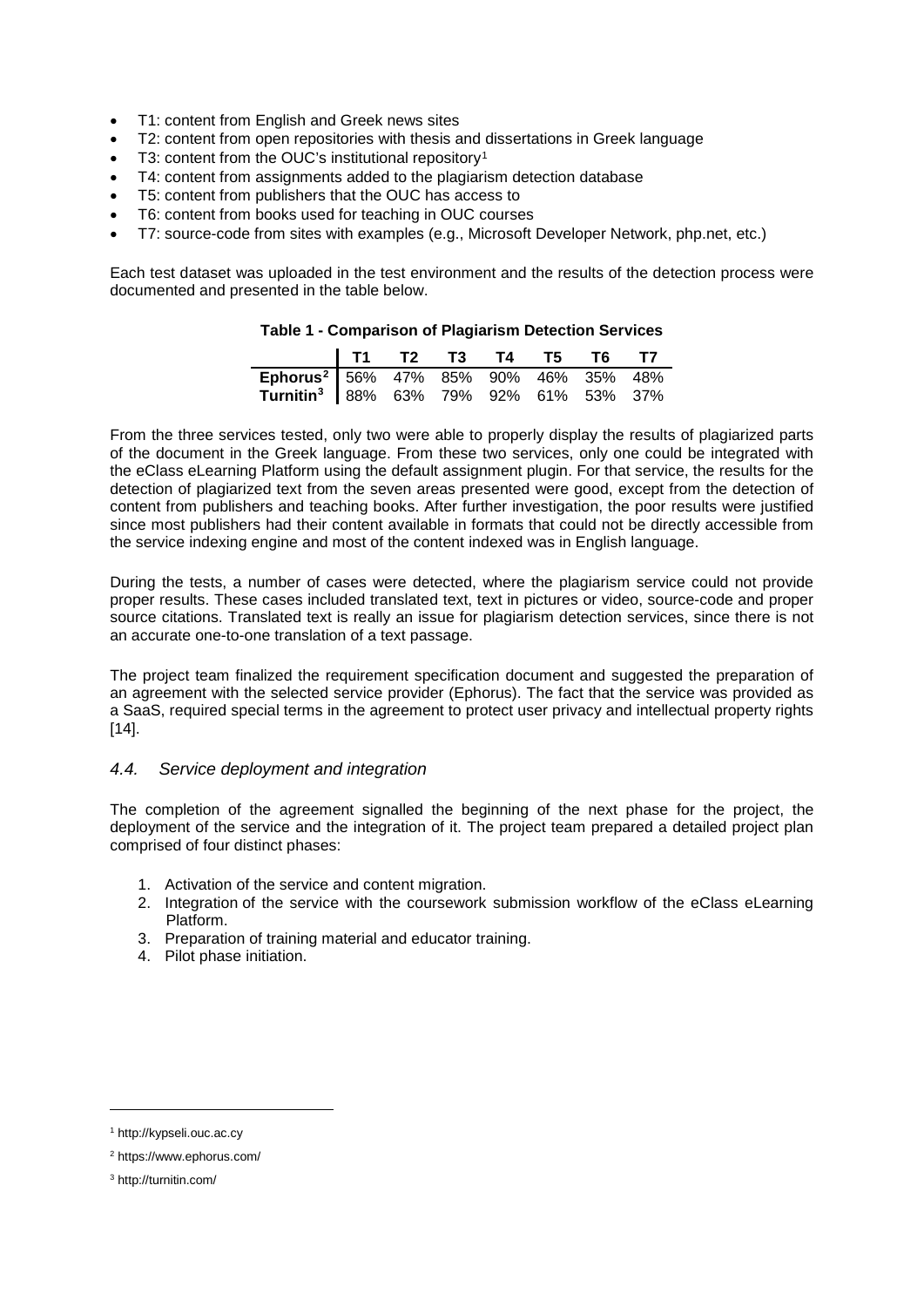

Figure 1 - Schematic of the integration of the Plagiarism Detection Service with the eClass eLearning Platform

Up to 2010, the OUC had a large volume of coursework stored from previous year students. This coursework was uploaded to the plagiarism detection database, so that to be used as reference material. A number of thesis and books were also uploaded to populate the database.

Furthermore, a plagiarism plugin was installed to extend the coursework submission workflow. This plugin allowed educators to view the plagiarized content detection percentage. It also enabled educators to view both summarized and detailed detection results with changes detected from the original text as well. These reports could be printed, exported and emailed to other educators for consultancy purposes.

For educators to properly use the service, training material was created with detailed documents and videos on how to check an assignment using the service interface. Moreover, a training session was organized with participation from faculty members from all Programmes of Study. All participants had the chance to discuss the academic perspectives of plagiarism, university rules and penalties, and the culture that underlies beneath plagiarism. Moreover, live demos of the system were prepared, with people participating and asking questions. During the training sessions, it was made clear by everyone that the service will be used for aiding educators to detect plagiarism and under no circumstances, this service would be used to substitute the actual work needed by educators' to detect plagiarism. Moreover, most participants understood that the introduction of the service could also be used as a prevention mechanism for students submitting not original coursework.

The plagiarism detection service was initially deployed for a six-month pilot. During that period, users had the chance to test it and get a better understanding of the functionality and benefits of the new service. Users also had the chance to report and request extra functionality and features. These requests were hierarchized and some of them were accepted for addition in future versions of the integration plugin.

## **5. EVALUATION OF THE SERVICE**

The plagiarism detection service is deployed in the Open University of Cyprus since 2011. The university policy states that every submitted assignment has to be checked for plagiarism. The usage of the service is continually evaluated by the academic community of the OUC. Its usage and results are monitored and forwarded to the overseeing body of the university. In this section, the authors present statistics for each Academic Year since the deployment of the service. The fact that the OUC is an online University and students are obliged to use the eClass eLearning Platform for submitting their coursework, allows us to have detailed statistics of the service usage. These statistics include, number and type of sources detected, similarity percentage for checked assignment and user engagement [15].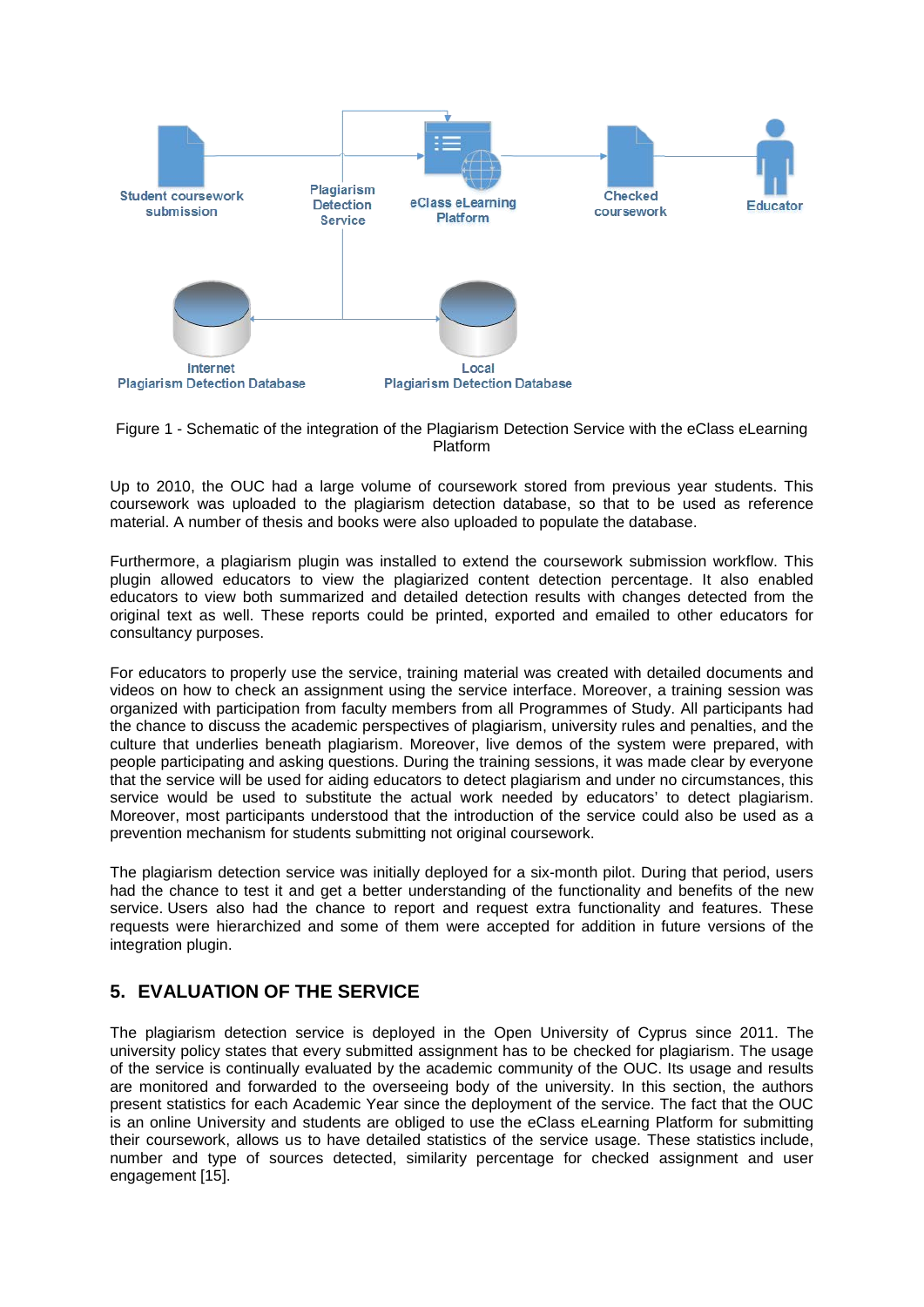#### *5.1. METRICS*

The following table presents figures for the OUC that are important in understanding the reasons that led to the need for selection and deployment of a plagiarism detection service. From the numbers below, it is clear that the amount of coursework submitted has increased rapidly in each Academic Year.

|                                           |       |       | 2011-2012 2012-2013 2013-2014 2014-2015 |       |
|-------------------------------------------|-------|-------|-----------------------------------------|-------|
| <b>Number of Programmes of Study</b>      | 9     | 14    | 17                                      | 21    |
| <b>Number of courses in eClass</b>        | 96    | 149   | 234                                     | 289   |
| <b>Number of students</b>                 | 2445  | 3557  | 4172                                    | 4727  |
| <b>Number of faculty</b>                  | 18    | 20    | 19                                      | 18    |
| <b>Number of educators</b>                | 115   | 135   | 230                                     | 320   |
| Number of assignment activities in eClass | 386   | 794   | 1344                                    | 1439  |
| <b>Number of coursework submissions</b>   | 14071 | 30263 | 29253                                   | 30208 |

#### **Table 2 - Organization in Numbers**

When an assignment is submitted, it is automatically checked for plagiarism. The outcome of this check is a percentage of similarity of the content of that assignment with various sources already indexed in the service database. The following figure (Fig. 2) presents for each Academic Year, the distribution of the similarity detection percentage.

These numbers, also include content that is part of the student's coursework, like the coursework title and instructions, pre-defined coursework templates, multiple choice question templates etc. that are detected as plagiarized text but are not. In addition, cases of resubmitting an assignment are also sometimes detected as plagiarism, since educators forget to withdraw the first submission from the reference database. These are some of the "weaknesses" a plagiarism detection tool has.



Figure 2 - Similarity detection rates

Through the years, the plagiarism detection database has grown. It currently has more than 125.000 submitted documents that are used as reference material for other submitted coursework. It is also populated with course material (books, exercises, notes etc.). Fig. 3 presents the sources from which similarity is detected. A local source includes previously submitted coursework, course material and any other form of material that is locally stored in the local plagiarism detection database. Internet sources include news sites, blogs, and open repositories etc., which are indexed in the global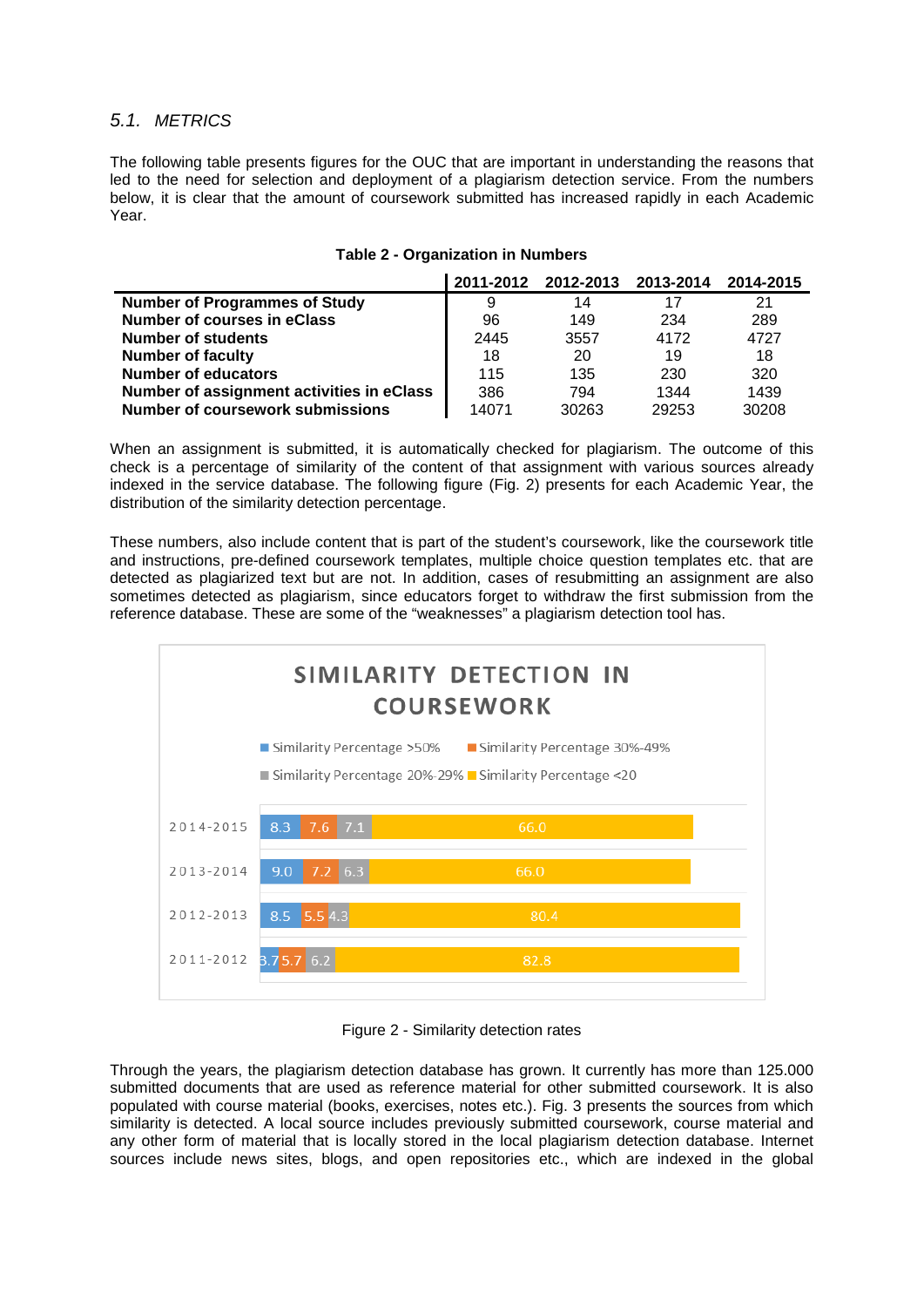plagiarism detection database. The results show a significant increase in the detection of similarities from local sources instead of internet sites.



Figure 3 - Similarity detection - sources distribution

One of the reasons for deploying a plagiarism detection service was to aid educators in grading students' coursework. Since the deployment of the service, the average grading time for coursework is decreased. Table 3 presents the increase of assignments and coursework submission in eClass eLearning Platform, and the decrease in the average grading time in each Academic Year.

|                                           |       |       | 2011-2012 2012-2013 2013-2014 2014-2015 |       |
|-------------------------------------------|-------|-------|-----------------------------------------|-------|
| Number of assignment activities in eClass | 386   | 794   | 1344                                    | 1439  |
| Number of coursework submissions          | 14071 | 30263 | 29253                                   | 30208 |
| Average grading time (in days)            |       |       | 14                                      | 13    |

## **6. CONCLUSIONS & FUTURE WORK**

The authors of this work aim in helping other institutions interested in deploying similar services, by presenting their experiences and there up to date usage statistics. The introduction of a plagiarism detection tool in a university is far from being a cure for the phenomenon of plagiarism. It is in fact a step towards the direction of building a healthy scientific culture and academic honesty for future scientists and to act as a prevention method for students to present not original work. The results presented here reflect the complexity of the problem in an online distance education University where the amount of submitted coursework is huge, the deadlines are tight and educators and students do not have physical presence as it stands with conventional universities. The authors of this paper discuss the process of deploying a plagiarism detection service and the factors needed to be checked during the process. For the future, we plan to build a network with Greek Universities that will use a common plagiarism detection database. This effort is far from easy, since there are many policy issues that we need to overcome.